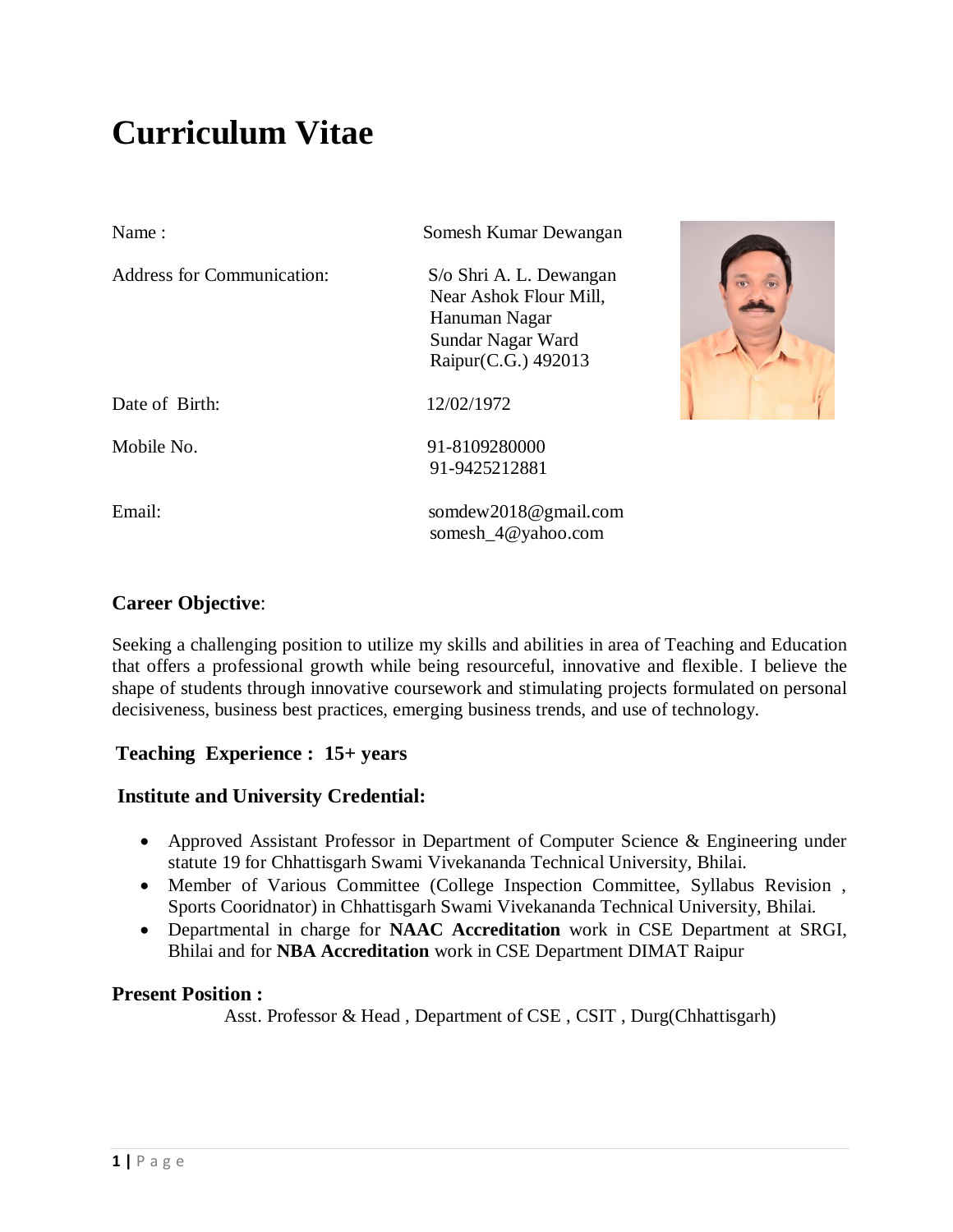# **Educational Credential**

#### **Ph. D (R) Computer Science and Engineering**

CSVTU, Bhilai (C.G.) India. Research Center: - Shri Shankaracharya Technical Campus (Shri Shankaracharya Group of Institutions) Junwani Bhilai

#### **M.Tech. Computer Science and Engineering**

CSVTU, Bhilai (C.G.) India. Year: August 2009 Marks: 74% (First Division)

#### **MCA Computer Science and Applications**

MPBOU Bhopal (M.P.) India. Year: August 2005 Marks: 64% (First Division)

#### **M.Sc. Physics**

Pt. Ravishankar Shukla University Raipur Year: July 1996 Marks: 53% (Second Division)

### **IBM-ACSE (The IBM Advanced Certificate in Software Engineering)**

IBM Banglore India. Year: August 2002 Marks: 83% (First Division with honors)

#### **PGDCA (**Post Graduate Diploma in Computer Application) AISECT Bhopal. (M.P.) India Year: August 1997 Marks: 80% (First Division with honors)

**PGPMIR (**Post Graduate Diploma in Personal Management and Industrial Relationship) Pt. Ravishankar Shukla University Raipur Year: July 1997 Marks: 60% (First Division)

#### **B.Sc. (Maths**) Pt. Ravishankar Shukla University Raipur Year: July 1993 Marks: 56% (Second Division)

# **Professional Experience (In Chronicle order**)

- Working as an Associate Professor and HOD in Computer Science & Engineering department at Chhatrapati Shivaji Institute of Technology Durg (C.G) since 01.03.2021
- Working as an Assistant Professor a Computer Science & Engineering department at Chhatrapati Shivaji Institute of Technology Durg (C.G) since 01.11.2020 to 28.02.2021
- Worked as an Assistant Professor and HOD in Computer Science & Engineering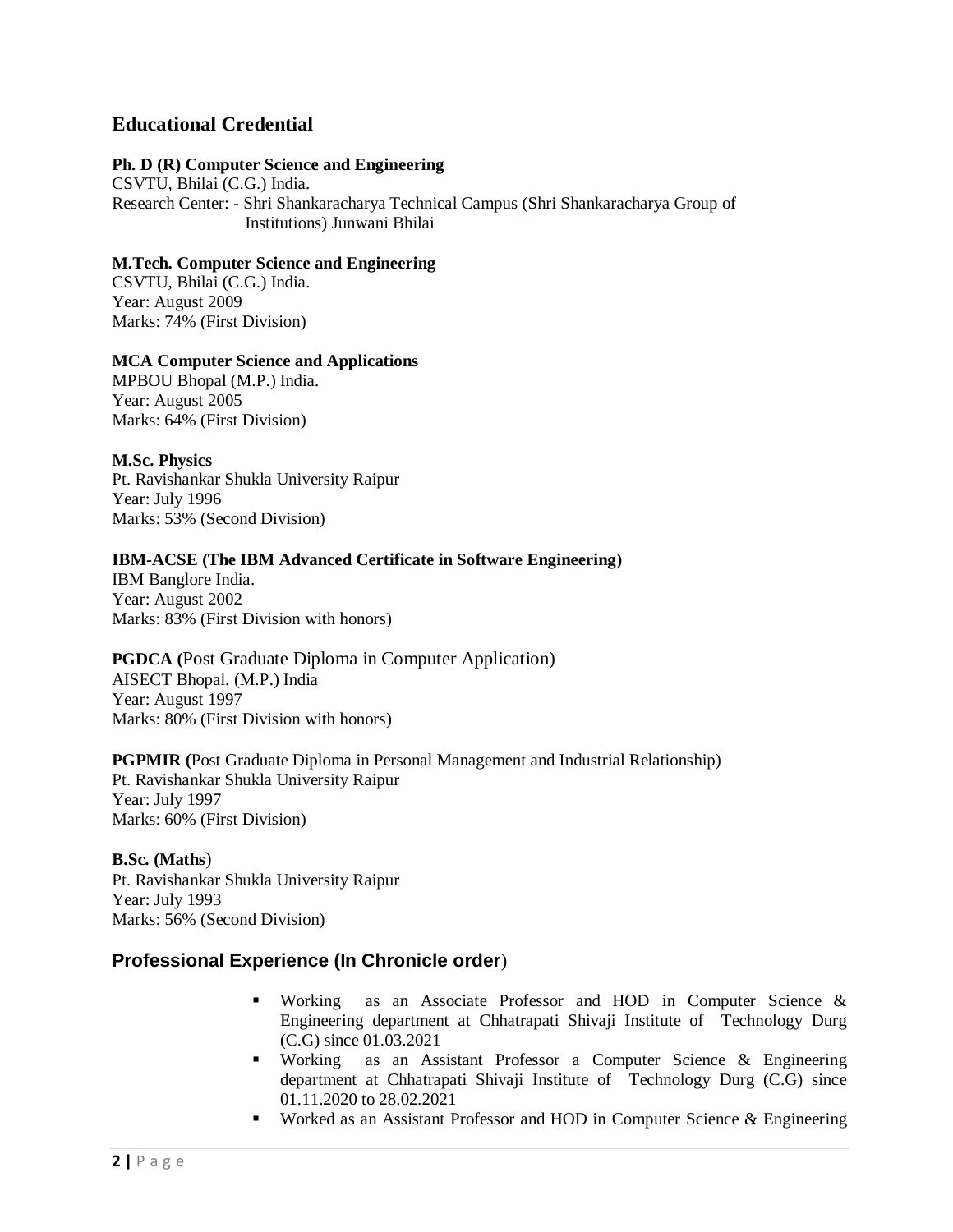department at RSR- Rungta College of Engineering and Technology Bhilai (C.G) since 6.12.2017 to 30.10.2020

- Worked as an Assistant Professor in Computer Science & Engineering department at GD Rungta College of Engineering and Technology Bhilai (C.G) since 6.02.2017 to 30.10.2020
- Worked as an Associate Professor in Computer Science & Engineering department at Central Institute of Technology Naya Raipur Abhanpur, Raipur (C.G) since 1.10.2015
- Working (Part Time) as a Co-ordinator in Nanhi Foundation Raipur (C.G.) (Working Area All part of CG ) since 1.10.2015
- Worked as a Reader in Computer Science & Engineering department at Disha Institute of Management and Technology Pacheda Raipur(C.G.) from 30.09.2008 to 30.09.2015
- Worked as a Lecturer in Computer Science & Engineering department at Disha Institute of Management and Technology Pacheda Raipur(C.G.) from 13.04.2005 to 29.09.2008
- Worked as an Assistant Professor in Computer Science department at Pragati College Choubey colony Raipur(C.G.) from 22.11.2002 to 12.04.2005
- Worked as a Software Engineer at Progressive Exim Ltd. IBM-ACSE From 1.07.2001 to 15.10.2002

## **Positive Aspects**:

- Able to handle multiple tasks and project simultaneously.
- Readily accept challenges. Meet or exceed all business Objectives.
- Proactive Motivated Good oriented Problem Solver.
- Quickly absorb and retain new information and procedure.

### **Achievements:**

- Elected as Treasurer(2013-2018)(2019-2020) for Raipur Chapter (Division-IV), Computer Society of India.
- Good Academic Credentials: M.Tech with specialization in Computer Science and Engineering
- Co-coordinator AICTE-ISTE Sponsored One Week Induction/Refresher Programme on "**Recent Trends and Research in Teaching Learning**  Methodologies" Organized by RSRRCET Bhilai From 2<sup>nd</sup> July to 7 July 2018
- Member of Various Committee (College Inspection Committee, Syllabus Revision , Sports Coordinators) in Chhattisgarh Swami Vivekananda Technical University, Bhilai.
- 15 paper published in International Journal with Good impact Factors
- 12 paper presented in International conference, National Conference and seminars
- 3 Chapters will publish (In Review Process) in CRC Press and Apple Press(Part of CRC Press).
- 3 Abstract Accepted for preparing chapters for different Books.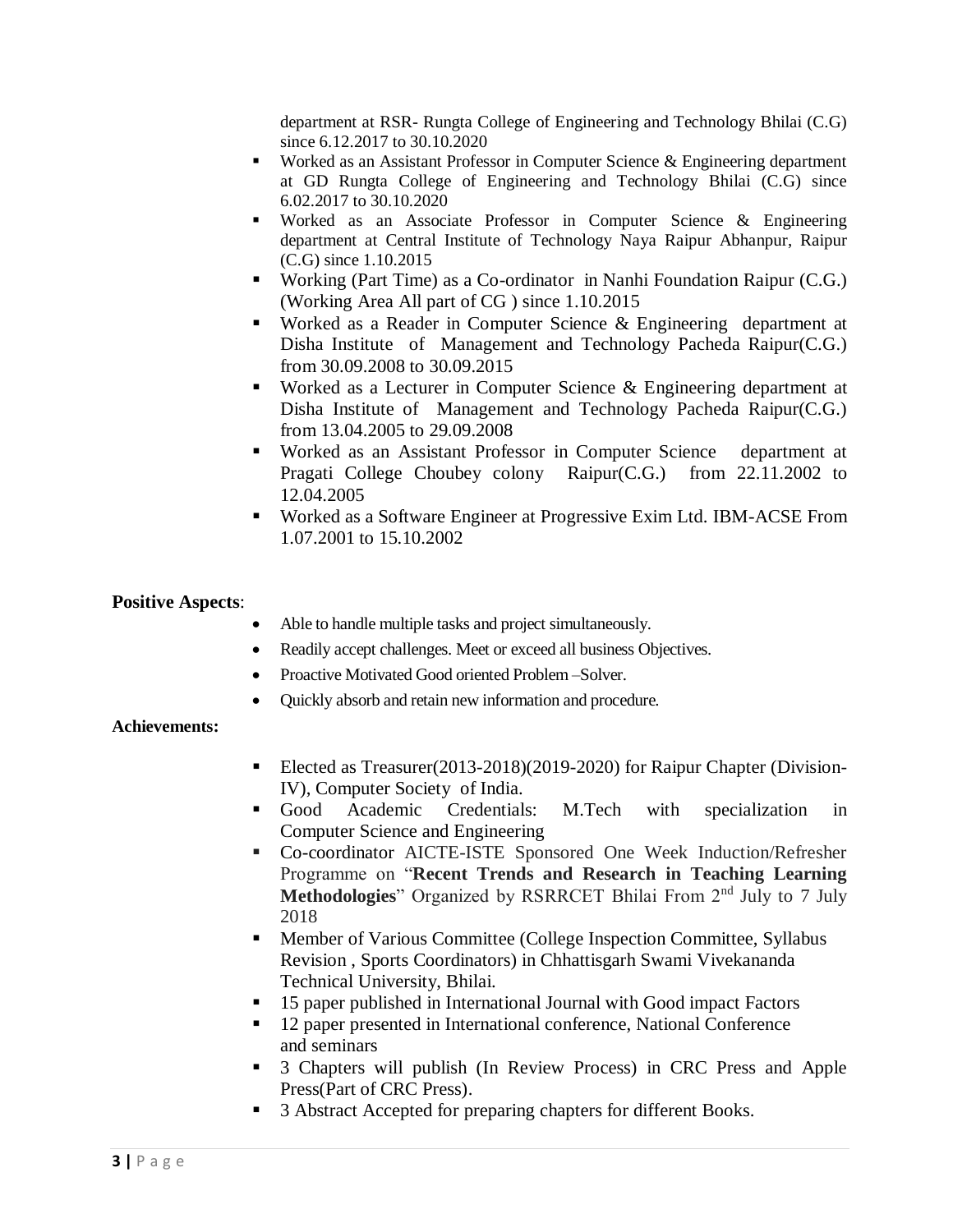# **Member in Editorial Board and Reviewer Body for International Journals**:

- In the editorial board of International journal of Engineering and Innovative Technology(IJEIT) [http://ijeit.com/page.php?link\\_id=3](http://ijeit.com/page.php?link_id=3)
- In the editorial board of International Journal of Computer Networks and Communications Security (IJCNCS) with E-ISSN: 2308-9830 (Online) / ISSN: 2410-0595 (Print)
	- <http://www.ijcncs.org/editorial.php>
- **International Journal of Computer System and Information Security** (IJCSIT Publication Pittsburgh, PA 15213, USA)
- **International Journal of Computer and Applications** (ACTA Press/IASTED Calgary, AB, Canada)
- International Journal of Computer Science Issue (IJCSI Publication Mauritius)

# **Subject Under Taken for PG and UG Courses**

- Subject Under Taken in BE and MCA Courses C, C++, Object oriented programming with C++,Core java, .NET Technology, Scripting Languages, Computer Network, Network Programming, Data Structure, Software Engg., Data Mining, Artificial Intelligence, Cryptography and Network Security, Cybercrime and Law, Parallel Processing, DBMS, Design and Analysis of Algorithm, Compiler Design, Computer Graphics
- **Subject Under Taken in ME/ M. Tech Course Intelligent System, Data Encryption and** Compression, Enterprise resource planning, Ecommerce, Software Engineering and Security , Cryptography and Network Security, Cloud Computing, Data Structure and Algorithm, Operating System Security, Mathematical Foundation, Digital Signal and Image processing, Emerging Communication Technologies including Blue -Tooth, WAP, GPRS And Third Generation (3G) Mobile Computing

# **Administrative:**

Undertake administrative appointments in the college for conduct of academic curriculum and administrative tasks as required in running of University such as

- Provided support to all programs for College and ensured smooth functioning.
- Evaluated degree candidates functions for graduation ceremony.
- Coordinated with designated school officials for various registry functions. Ensured compliance to all satisfactory academic progress policy regulations.
- Coordinated with support staff and external agencies to prepare reports. Monitored attendance processes as per required procedures.
- Collaborated with ADDs and ensured efficient enrollment process for all students.
- Organized registration process in university on quarterly basis.
- Co-ordinator For M. Tech (Information Security)
- **Project In-charge-For B. E Computer Science & Engineering**
- Training Seminar In-charge of B.E Students.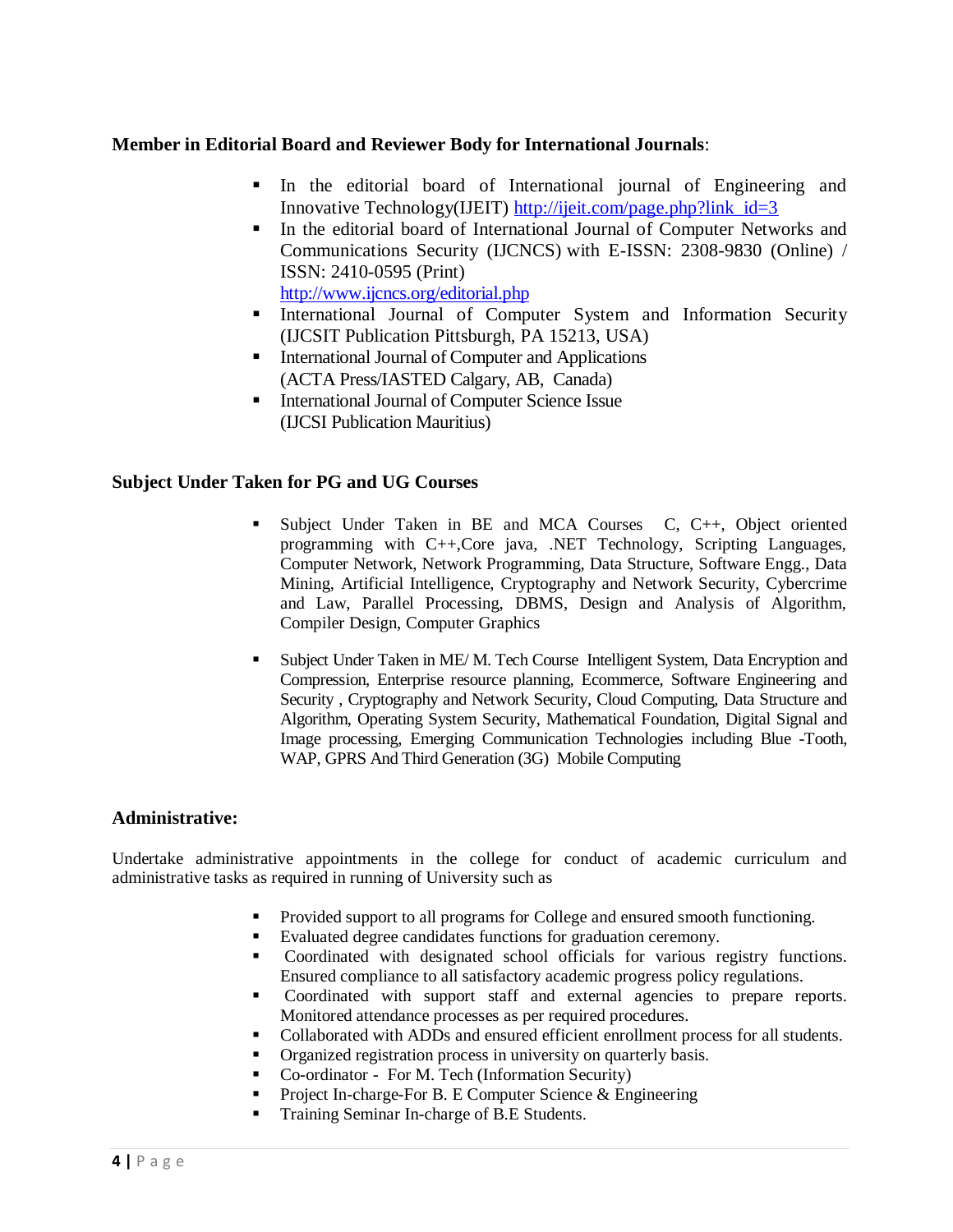- Class Advisor for B.E Course
- **Honorary Treasurer of Computer Society of India Raipur Chapter**
- **Center Superintendent of CSVTU Examination Apr 2019-2020**
- **Members of National and international Educational and Engineering Societies**
- Member of organizing committee of various National and International conferences.

## **Actively Involvement (Non academics Work)**

- **Member of incubation center and Center of Excellence**
- **Involve in Skills program organized by Central Government /State Government** Scheme like DDUGKY, PMKVY , Vocational Training program, MMKVY, UDAAN(from Jammu and Kashmir Students only) …etc..
- Involve in Online Exam and offline Exam Conducted by Different organization
- Involve in University Work like observers and different Inspection committee and also members of Different Academic committee from CSVTU Bhilai
- Involve in AICTE Approval Process and CSVTU Affiliation process from 2005 to onwards in DIMAT,RSRRCET,GDRCET
- Involve in Admission process from 2005 to onward in DIMAT

## **Research Areas of Interest**:

- Natural Language Processing using High End Computing Technique
- Neural Network
- Signal And Image Processing
- Mobile Computing-congestion Avoidance and control, Mobile Networking
- Information and Network Security
- Intelligent System for Biometrics

**Number of Projects Guided** (Undergraduate Level) - 55

**Number of Projects Guided** (Postgraduate Level) - 25

# **Research Guidance at M.E / M.Tech level : -**

| Sr.            | Title<br>The<br>of                     | Thesis/Research   Name of Institute |
|----------------|----------------------------------------|-------------------------------------|
| No.            | Publication                            |                                     |
| $\mathbf{1}$   | Title - The Security Enhancement of a  | of<br>Department                    |
|                | Dynamic System Using Computing         | Computer Science                    |
|                | Algorithm based on Image Based PID     | and Engineering<br>at               |
|                | Controller                             | <b>DIMAT Raipur, under</b>          |
|                |                                        | CSVTU<br>Bhilai,                    |
|                | Publication- Int. Journal :02 National | Chhattisgarh, INDIA                 |
|                | Conf. : 1                              |                                     |
| $\overline{2}$ | Title - Modified Genetic Algorithm for | of<br>Department                    |
|                | <b>DNA</b> Sequence Assembly           | Computer Science                    |
|                |                                        | and Engineering<br>- at             |
|                | Publication-Int. Journal an Conf. :02  | <b>DIMAT Raipur, under</b>          |
|                | National Conf.: 0                      | CSVTU<br>Bhilai,                    |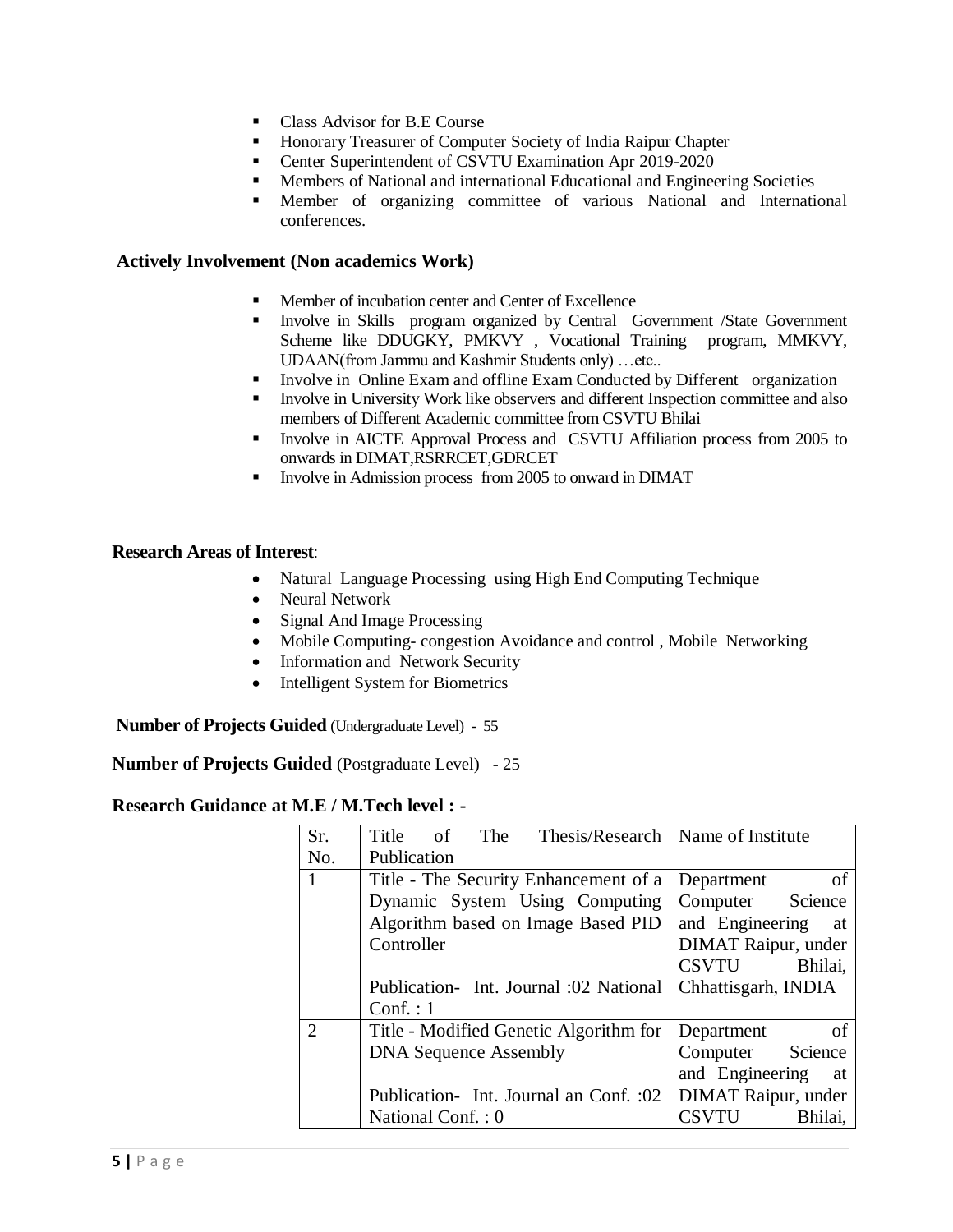|                     |                                                                                                                                                                                                                                                                                                                                                                       | Chhattisgarh, INDIA                                                                                                                                                                                                                                                          |
|---------------------|-----------------------------------------------------------------------------------------------------------------------------------------------------------------------------------------------------------------------------------------------------------------------------------------------------------------------------------------------------------------------|------------------------------------------------------------------------------------------------------------------------------------------------------------------------------------------------------------------------------------------------------------------------------|
| 3<br>$\overline{4}$ | Supporting Distributed<br>Title-<br>Transaction Processing over Mobile<br>and Heterogeneous Platforms<br>Publication-Int. Journal :02 Int. Conf.<br>$\colon$ 1<br>Title- Determination of Human Face<br>feature using the front view in<br>support of Pattern Matching and<br><b>Biometric Security System</b><br>Publication- Int. Journal :02 National<br>Conf. : 0 | Department<br>of<br>Computer<br>Science<br>and Engineering<br>at<br>DIMAT Raipur, under<br>CSVTU Bhilai,<br>Chhattisgarh, INDIA<br>Department<br>of<br>Computer<br>Science<br>and Engineering<br>at<br><b>DIMAT Raipur, under</b><br>CSVTU<br>Bhilai,<br>Chhattisgarh, INDIA |
| 5                   | Study of Indigenous Risk Impact<br>Screen (IRIS) in the presence of<br>Alcohol<br>Publication-Int. Journal :02 National<br>Conf. : 1                                                                                                                                                                                                                                  | $% \left( \left( \mathcal{A},\mathcal{A}\right) \right) =\left( \mathcal{A},\mathcal{A}\right)$ of<br>Department<br>Computer<br>Science<br>and Engineering<br>at<br><b>DIMAT Raipur, under</b><br>CSVTU<br>Bhilai,<br>Chhattisgarh, INDIA                                    |
| 6                   | Finite states Optimization on look-<br>ahead deterministic Finite automation<br>Publication- Int. Journal :02 National<br>Conf.:                                                                                                                                                                                                                                      | Department<br>of<br>Computer<br>Science<br>and Engineering<br>at<br>DIMAT Raipur, under<br>CSVTU Bhilai,<br>Chhattisgarh, INDIA                                                                                                                                              |
| 7                   | Detection of Shadow and Its Removal   Department<br>along with Suppression of Edges<br>Publication - Int Journal 02 National<br>Conf. $-0$                                                                                                                                                                                                                            | of<br>Computer<br>Science<br>and Engineering<br>at<br>DIMAT Raipur, under<br><b>CSVTU</b><br>Bhilai,<br>Chhattisgarh, INDIA                                                                                                                                                  |
| 8.                  | Layer-7DDos Flood Attack Detection<br><b>Based on Document Rank</b><br>Publication - Int Journal 02 National<br>Conf. $-0$                                                                                                                                                                                                                                            | Department<br>οf<br>Computer<br>Science<br>and Engineering<br>at<br>DIMAT Raipur, under<br>CSVTU<br>Bhilai,<br>Chhattisgarh, INDIA                                                                                                                                           |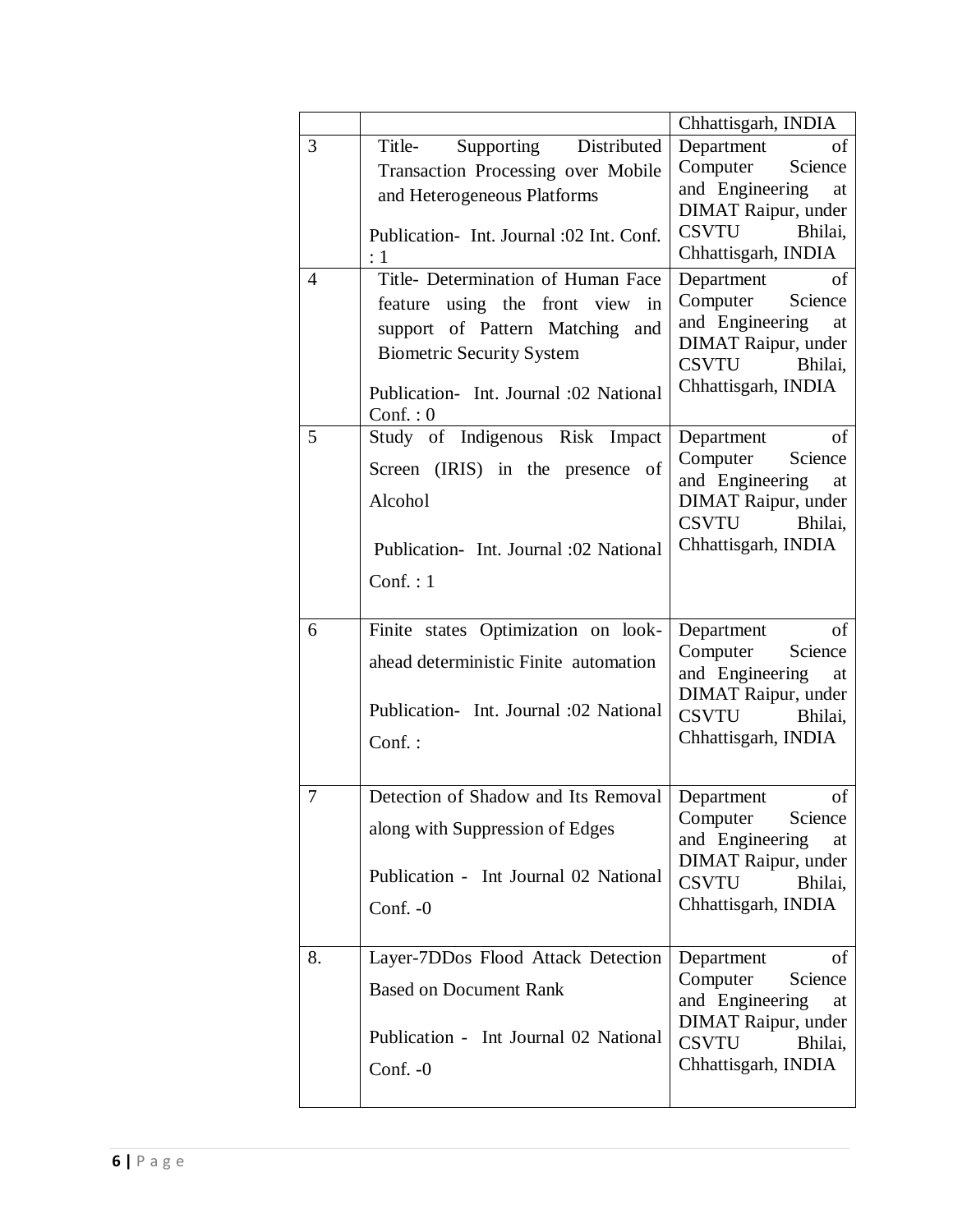| 9  | in<br>Reducing<br><b>HTTP</b><br>Collapse<br>Compressed Traffic for Multipattern<br>Matching Publication - Int Journal 02<br>National Conf. - 0 | of<br>Department<br>Computer<br>Science<br>and Engineering<br>at<br><b>DIMAT Raipur, under</b><br>CSVTU<br>Bhilai,<br>Chhattisgarh, INDIA  |
|----|-------------------------------------------------------------------------------------------------------------------------------------------------|--------------------------------------------------------------------------------------------------------------------------------------------|
| 10 | of<br>Implementation<br>Security<br>Mechanism in Internet of Things<br>Int Journal 02 National<br>Platform<br>Conf. $-0$                        | of<br>Department<br>Computer<br>Science<br>and Engineering<br>at<br><b>GDRCET</b><br>Bhilai.<br>under CSVTU Bhilai,<br>Chhattisgarh, INDIA |
| 11 | Lossless<br>Joint<br>Watermarking<br>&<br>Compression For Image Int Journal 02<br>National Conf. - 0                                            | of<br>Department<br>Computer<br>Science<br>and Engineering<br>at<br>RSRRCET<br>Bhilai,<br>under CSVTU Bhilai,<br>Chhattisgarh, INDIA       |
| 12 | Implementation of Hiding Audio<br>An<br>in<br>using<br>Data<br>Images<br>Secure<br>Steganography Int Journal 02 National<br>Conf. $-0$          | of<br>Department<br>Computer<br>Science<br>and Engineering<br>at<br><b>GDRCET</b><br>Bhilai,<br>under CSVTU Bhilai,<br>Chhattisgarh, INDIA |

# **Skill Set:**

- Languages / Packages: C, C++, Java, PL/SQL, MATLAB, Prolog,
- Technologies: Servlet 2.4, JSP 2.0, JNDI 1.2.1, RMI, JDBC 3.0. .NET Framework
- Operating System: Windows, UNIX

# **Seminar/Workshop/ Training Attended (STTP and SDP)**

- Attended One Week (online) Faculty Development Programme "**Artificial Intelligence using Python**" Organized by Dept. of IT CMR Engineering College Hyderabad in association with Brainovision Solutions India Pvt. Ltd and National Youth Council of India held From 14<sup>th</sup> September to 19<sup>th</sup> September 2020
- Attended AICTE-ISTE Sponsored(Online) One Week STTP Programme on "**Advanced Deep Learning Techniques with Python**" Organized by Anurag Group of Institutions Hyderabad held From 27<sup>th</sup> July to 01<sup>st</sup> July 2020
- Attended One Week (online) Faculty Development Programme "**GIT and LINUX**" Organized by Dept. of CSE Shri Shankaracharya Group of Institution Bhilai held From 6<sup>th</sup> July to 11<sup>th</sup> July 2020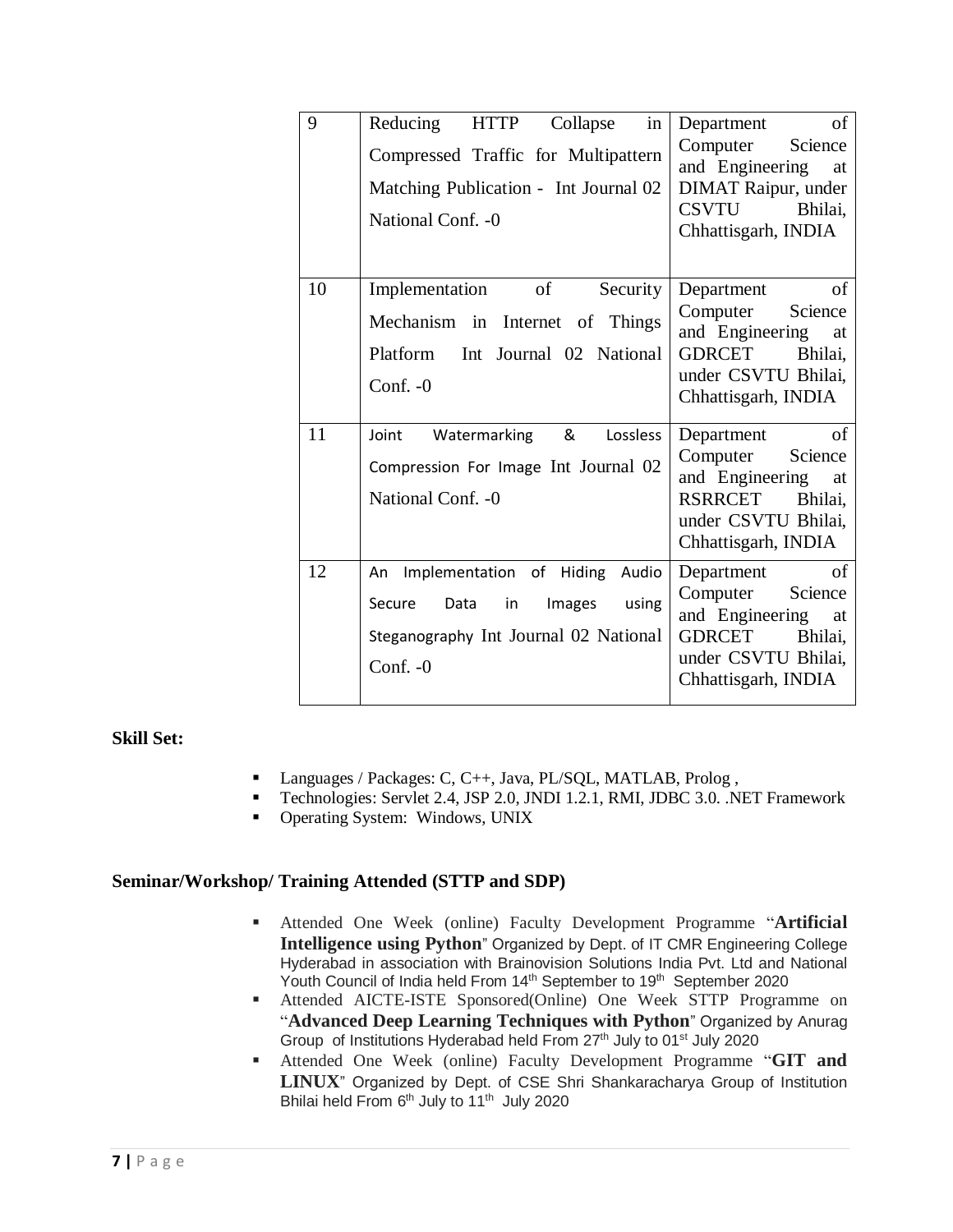- Attended One Week (online) Faculty Development Programme "**Developing Potentials- Emerging Technologies of Computer Science**" Organized by Dept. of CSE Vidya Jyothi Institute of Technology Hyderabad held From 1<sup>st</sup> July to 7<sup>th</sup> July 2020
- Attended One Week (online) Faculty Development Programme "**Advance Reseach Methodology and Innovative Teaching Pedagogy**" Organized by Tulsiramji Gaikwad –Patil College of Engineering and Technology Nagpur, Mahrastra From 8<sup>th</sup> June to 13<sup>th</sup> June 2020
- Attended Five Day (Online) Faculty Development Programme "**Research Trends in Image Processing**" Organized by Gates Institute of Technology, Ananthapuramu(dist.) Andhra pradesh From 15<sup>th</sup> June to 19<sup>th</sup> June 2020
- Attended AICTE-ISTE Sponsored One Week Induction/Refresher Programme on "**Recent Trends and Research in Teaching Learning Methodologies**" Organized by RSRRCET Bhilai From 2<sup>nd</sup> July to 7 July 2018
- Attended AICTE-ISTE Sponsored One Week Induction/Refresher Programme on " Academic Leadership Development program for Aspiring Leaders" Organized by Department of Electronics and Telecommunication Engineering BIT Durg From 4<sup>th</sup> june to 9<sup>th</sup> June 2018
- Attended TEQIP-II Sponsored One Week Short Term Training Programme on"Soft Computing and Intelligent Techniques in Science and Engineering(SCI-TSE)" organized by Department of Computer Science and Engineering , NIT Raipur, from  $30<sup>th</sup>$  September to  $4<sup>th</sup>$  October 2016.
- Attended One day International Seminar on 'European Fellowships and opportunities with Funding'. Organized by AIC and IIIT Naya Raipur dated 17 Sept 2016
- Attended TEQIP-II Sponsored One Week Short Term Training Programme on "Big Data Processing and Cloud Computing" organized by Department of IT , NIT Raipur, from  $26<sup>th</sup>$  to  $30<sup>th</sup>$  August 2016.
- Attended two week ISTE Short Term Training Programme(STTP) on "Pedagogy for Effective use of ICT in Engineering Education" organized by IIT Mumbai at SSIPMT Mujgahan Raipur from  $5<sup>th</sup>$  to  $31<sup>st</sup>$  January 2015
- Attended 5 days AICTE Approved STTP on "Computer Network –CCNA"at NITTR Chandigarh from  $19<sup>th</sup>$  may to  $23<sup>rd</sup>$  may 2014
- Participated in 7 days SDP Program at NIT, Rourkela(Winter School) on "WISDIP2013" from  $10^{th}$  Dec to  $16^{th}$  Dec 2013
- Participated in International workshop by INNS on "FUTURE DIRECTIONS OF ANN (FDANN10)" organized by IMT, Nagpur on  $12<sup>th</sup>$  November 2010.
- Attended 2 days short term Training Program on Artificial Intelligence organized by Prof. Biswas IIT Delhi at Disha Institute of Management and Technology Raipur from  $5<sup>th</sup>$  and  $6<sup>th</sup>$  june 2010.
- Attended 5 days workshop on "Advanced Java" organized by Ravishankar University Raipur at School of Computer Science (RSU) from  $21<sup>st</sup>$  to  $26<sup>th</sup>$  May 2009.
- Attended 2 days workshop on "IBM-DB2" organized by CSVT University Bhilai at CSIT Durg from  $7<sup>th</sup>$  to  $8<sup>th</sup>$  August, 2008.

# **Memberships of professional bodies**

 Life member of International Association of Engineers(IAENG,Singapore) Membership No. **102440**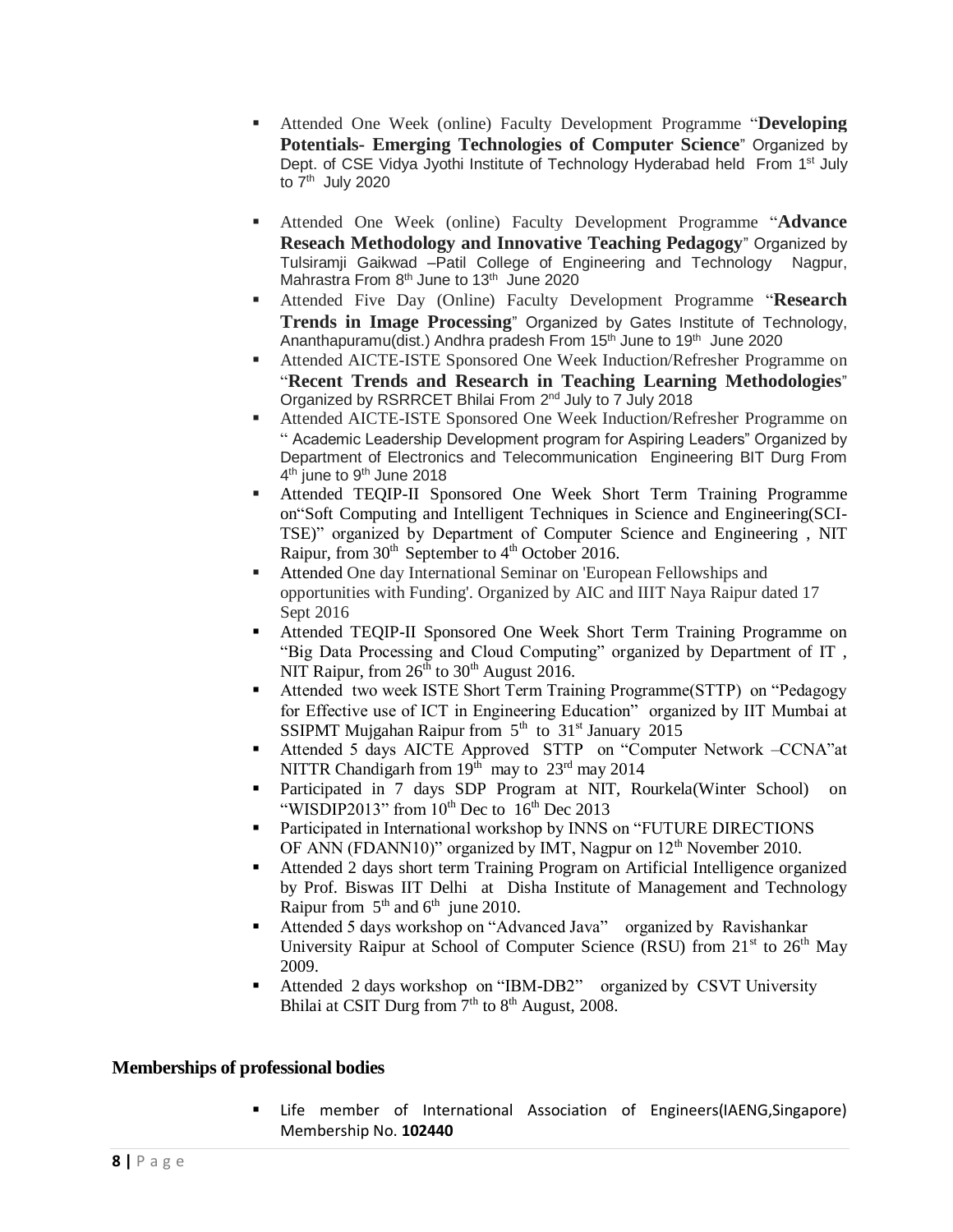- **EXECT** Life member of International Association of Computer Science and Information Technology Membership No. **80331754**
- Life Member of Computer Society of India Membership No. **01069798**
- **EXECO MEMBERSHIP No. (One Year 2016-17): 91116766**

# **List of Publication**

## **Journals :( International and National)**

- [1] Parul Dewangan, **Somesh Kumar Dewangan** ,Jyotiprakash patra(Aug 2012) "Security Enhancement of Dynamic System Using PID Controller and Optimization Algorithm" International Journal on Computer Science and Engineering (IJCSE) ISSN: 0975-3397 Vol. 4 No. 08
- [2] Narayan Kumar Sahu **Somesh Dewangan**, Akash Wanjari , "Modified Genetic Algorithm for DNA Sequence Assembly by Shotgun and Hybridization Sequencing Techniques" , International Journal of Electronics and Computer Science Engineering(IJECSE), ISSN 2277-1956/V1N4-2000- 2007,

http://www.ijecse.org/wp- [content/uploads/2012/08/Volume-1Number-4PP-2000-2007.pdf](http://www.ijecse.org/wp-%20content/uploads/2012/08/Volume-1Number-4PP-2000-2007.pdf)

- [3] Kailash Prasad Dewangan, **Somesh Kumar Dewangan** "Top-K Peer Selection Algorithm for Load Balancing" IJAIR Vol-I, Issue-4, Sept. 2012
- [4] Arun Kumar Nagdeve, **Somesh Kumar Dewangan**, "Automated facial feature point Extraction" International Journal of Advance Innovative Research October 2012. http://**ijair**[.jctjournals.com/oct2012/t121028.pdf](http://ijair.jctjournals.com/oct2012/t121028.pdf)
- [5] Kailash Prasad Dewangan, **Somesh Kumar Dewangan** "Quality Aware Transaction Processing Framework for Mobile Computing" ITBI-2012 Bhubaneswar & Published in IJREISS, Vol-II, Issue 11
- [6] Narayan Kumar Sahu **Somesh Dewangan** "DNA sequencing by Hybridization and Shotgun sequencing Technique." IJARCS(ISSN NO. 0976-5697) Vol. -3, No.- 7 Nov-Dec 2012
- [7] Arun Kumar Nagdeve, **Somesh Kumar Dewangan**, " Object Based geometrical and texture feature extraction of face from front view", International journal of computer science and technology vol-3, issue-4, OCT-DEC 2012. [http://ijcst.com/?page\\_id=3225](http://ijcst.com/?page_id=3225)
- [8] Parul Dewangan, **Somesh Kumar Dewangan** (March 2013) "Using the Genetic Algorithm, Security Enhancement of Aircraft Landing Control System", International Journal of Emerging Technology and Advanced Engineering (IJETAE) Website: [www.ijetae.com,](http://www.ijetae.com/) ISSN 2250-2459, Volume 2, Issue 3,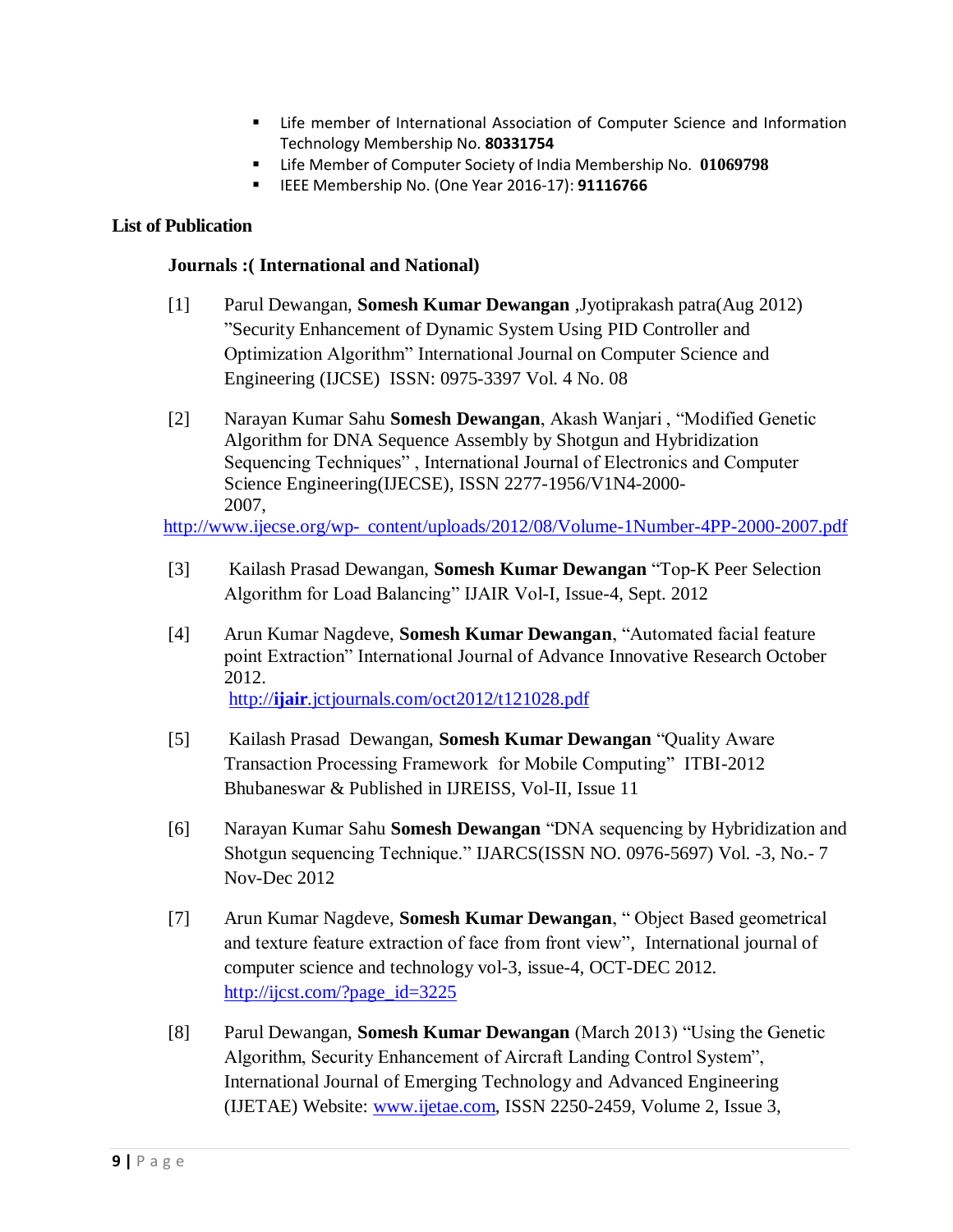- [9] Yashasvi Jaiswal, **Somesh Kumar Dewangan** (2013): Study and analysis of Indigenous Risk Impact Screen(IRIS) in alcohol presence using Textural features; International Journal of Advanced Research in Electrical, Electronics and Instrumentation Engineering (IJAREEIE), Volume2, Issue 3.
- [10] Yashasvi Jaiswal, **Somesh Kumar Dewangan** (2013): Using Geometrical features study and analysis of Indigenous risk impact screen (IRIS) in alcohol presence; International Journal of Emerging Technology and advanced Engineering (IJETAE), Volume 3, Issue 3,153.
- [11] Neha Hial, **Somesh Dewangan** (2013) " Comparative Study : Detection of Shadow and its Removal" International Journal of Engineering Research and Applications(IJERA) ISSN :2248-9622 [www.ijera.com](http://www.ijera.com/) Vol.3 Issue 4, July-Aug 2013,PP.2080-2083.
- [12] Neha Hial, **Somesh Dewangan** " Detection of Shadow and Its Removal along with the Edge Suppression" International Journal of Science and research(IJSR), Online ISSN :2319-7064 Volume2 Issue 8 August 2013
- [13] Deepika Kesharwani, **Somesh Kumar Dewangan**(2013) , Scanned encryption based video watermarking using DWT to improve security perspective Piracy in Indian Cinema, International Journal of Advanced Research in Computer Science and Software Engineering 3 (4),March - 2013, pp. 1-6
- [14] Deepika Kesharwani, **Somesh Kumar Dewangan**(2013) , 2D-DWT and Scanning based video watermarking to enhance security and heftiness , International Journal of Advanced Research in Computer Science and Software Engineering 3- 4, March - 2013, pp. 1-6
- [15] Deepak Shrivastava, **Somesh Kumar Dewangan**(2013) , Layer-7DDos Flood Attack Detection Based on Document Rank pp-596-601 Internation Journal of Emerging Technology and Advanced Engineering, Vol 3 issue10 ISSN-2250-2259 ISO 9001-2008 Certified journal
- [16] Deepak Shrivastava, **Somesh Kumar Dewangan**(2013) , Anomaly Detection Using Pagerank Algorithm pp-3247-3254Internationa journal of Computer Trends and Technolgy(IJCIT) Vol-4 Sep 2013 ISSN No.2231-2254
- [17] Amitesh Bhardwaj, **Somesh Kumar Dewangan** ‖Finite States Optimization On look – Ahead Deterministic Finite Automation ‖ International Journal of Computer Trends and Technology (IJCTT) – volume 4 Issue 9–Sep 2013,pp 3151-3156.
- [18] Amitesh Bhardwaj, Somesh Kumar Dewangan ‖Finite States Optimization On look – Ahead Deterministic Finite Automation ‖ International Journal of Computer Trends and Technology (IJCTT) – volume 4 Issue 9–Sep 2013,pp 3151-3156.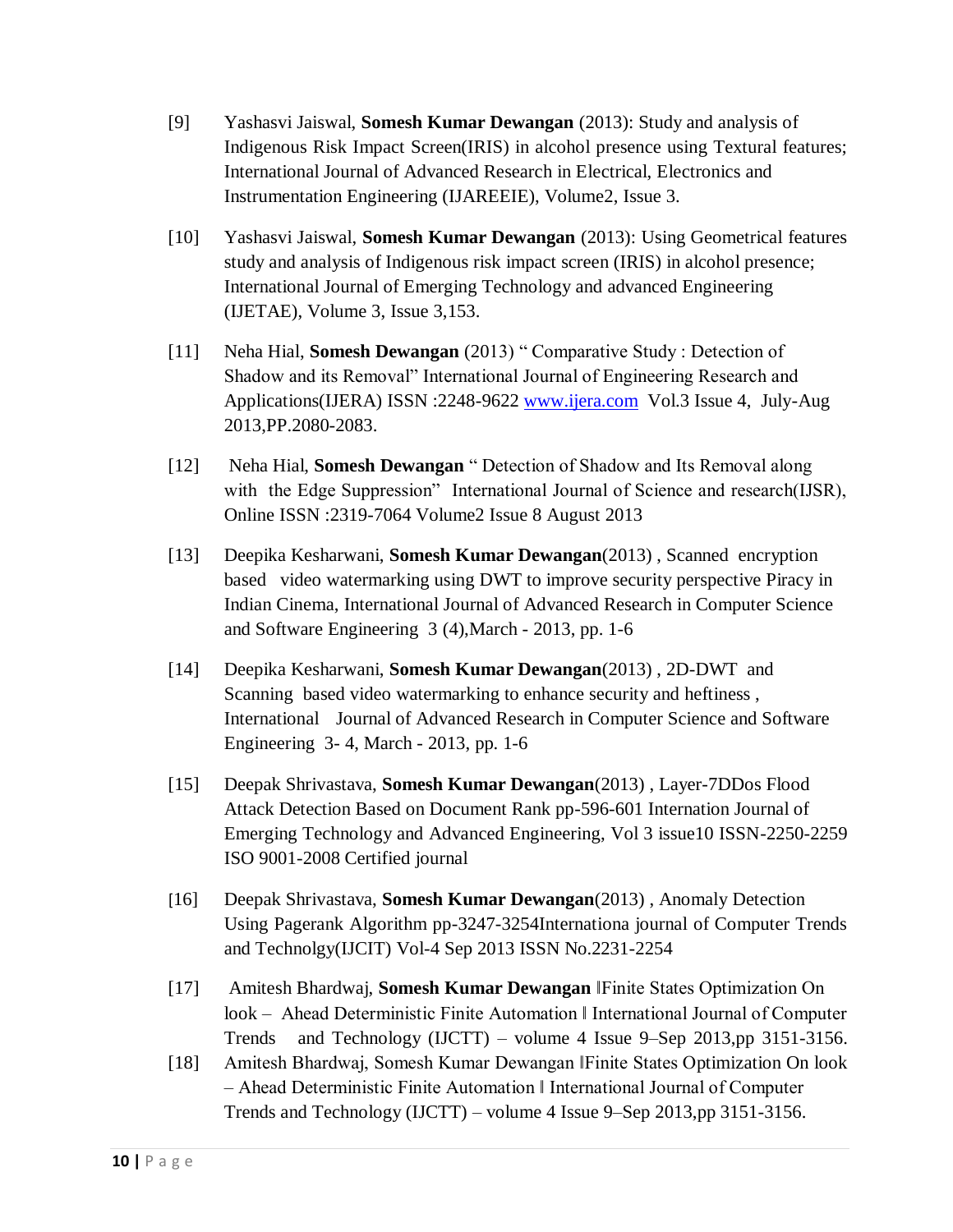- [19] G. Ramya, Somesh Kumar dewangan(2013) A Study on Watermarking Technique for Authentication of Confidential Digital Image" International Journal of Scientific Research in Computer Science Applications and Management Studies Vol 2 issue 4
- [20] Abdul Mannan Virani, **Somesh Kumar Dewangan**[,](http://www.bibsonomy.org/bibtex/a68e2c82283de4c9cab75ac2f24ecbf6) "Collision Reduction in HTTP Compressed Traffic for Multipattern Matching", International Journal of Computer Trends and Technology (IJCTT) – volume 4, Issue 10, pp. 3717-3723, Oct 2013. [http://www.ijcttjournal.org/Volume4/issue-10/IJCTT-V4I10P163.pdf](file:///E:/../AppData/Roaming/Microsoft/Word/desktop03022019/28112018/somesh/My%20Documents/Downloads/datw%208102016/Local%20Settings/Temp/Temporary%20Directory%202%20for%20Attachments_201658.zip/My%20Documents/Downloads/19042014/httpwww.ijcttjournal.orgVolume4issue-10IJCTT-V4I10P163.pdf)
- [21] Abdul Mannan Virani, **Somesh Kumar Dewangan**[,](http://www.bibsonomy.org/bibtex/a68e2c82283de4c9cab75ac2f24ecbf6) "Reducing HTTP collapse with Usage of Pattern Methods", International Journal of Emerging Technology and Advanced Engineering (IJETAE) – volume 4, Issue 1, pp. 258-262, Jan 2014. [http://www.ijetae.com/files/Volume4Issue1/IJETAE\\_0114\\_46.pdf](file:///E:/AppData/Roaming/Microsoft/Word/desktop03022019/28112018/somesh/My%20Documents/Downloads/datw%208102016/Local%20Settings/Temp/Temporary%20Directory%202%20for%20Attachments_201658.zip/My%20Documents/Downloads/19042014/IJETAE_0114_46.pdf)
- [22] Abhijeet Ramani, **Somesh Kumar Dewangan**[,](http://www.bibsonomy.org/bibtex/a68e2c82283de4c9cab75ac2f24ecbf6) "Auditing Window7 Registry Keys to track the traces left out in copying files from system to external USB Device", International Journal of Computer Science and Information Technologies, Vol. 5 (2) , 2014,1045-1052 <http://www.ijcsit.com/docs/Volume%205/vol5issue02/ijcsit2014050220.pdf>
- [23] Abhijeet Ramani , **Somesh Kumar Dewangan**. "Digital Forensic Identification, Collection, Examination and Decoding of Windows Registry Keys for Discovering User Activities Patterns". International Journal of Computer Trends and Technology (IJCTT) V17 (2):101-111, Nov 2014. ISSN:2231-2803. www.ijcttjournal.org. Published by Seventh Sense Research Group. <http://www.ijcttjournal.org/archives/ijctt-v17p120>
- [24] Rashmi Dewangan ,**Somesh Kumar Dewangan**. "An Enhanced Light-weight Proactive Source Routing Protocol using BFS and DFS for MANET", International Journal of Engineering Trends and Technology (IJETT), V15(5),261- 267 Sep 2014. ISSN:2231-5381. www.ijettjournal.org. published by seventh sense research group <http://www.ijettjournal.org/archive/ijett-v15p250>
- [25] Minakshi Kumari, Somesh Kumar Dewangan " High Security System provided by stegnanographic technique using palm and iris scan. International Journal of Engineering and Computer Science, Vol 3-issue 11(November-2014) ISSN –No 2319-7242 [http://www.ijecs.in/index.php/94-v3-i11/716-title-high-security-system-provided](http://www.ijecs.in/index.php/94-v3-i11/716-title-high-security-system-provided-by-steganographic-technique-using-palm-and-iris-scan#1-authors)[by-steganographic-technique-using-palm-and-iris-scan#1-authors](http://www.ijecs.in/index.php/94-v3-i11/716-title-high-security-system-provided-by-steganographic-technique-using-palm-and-iris-scan#1-authors)
- [26] Kailash Prasad Dewangan, **Somesh Kumar Dewangan** "Enhanced checkpointing algorithm for mobile applications" Resarch Journal of Science and Technology, Vol-5, Issue-3, 352-357 Print issn 0975-4393 Feb. 2014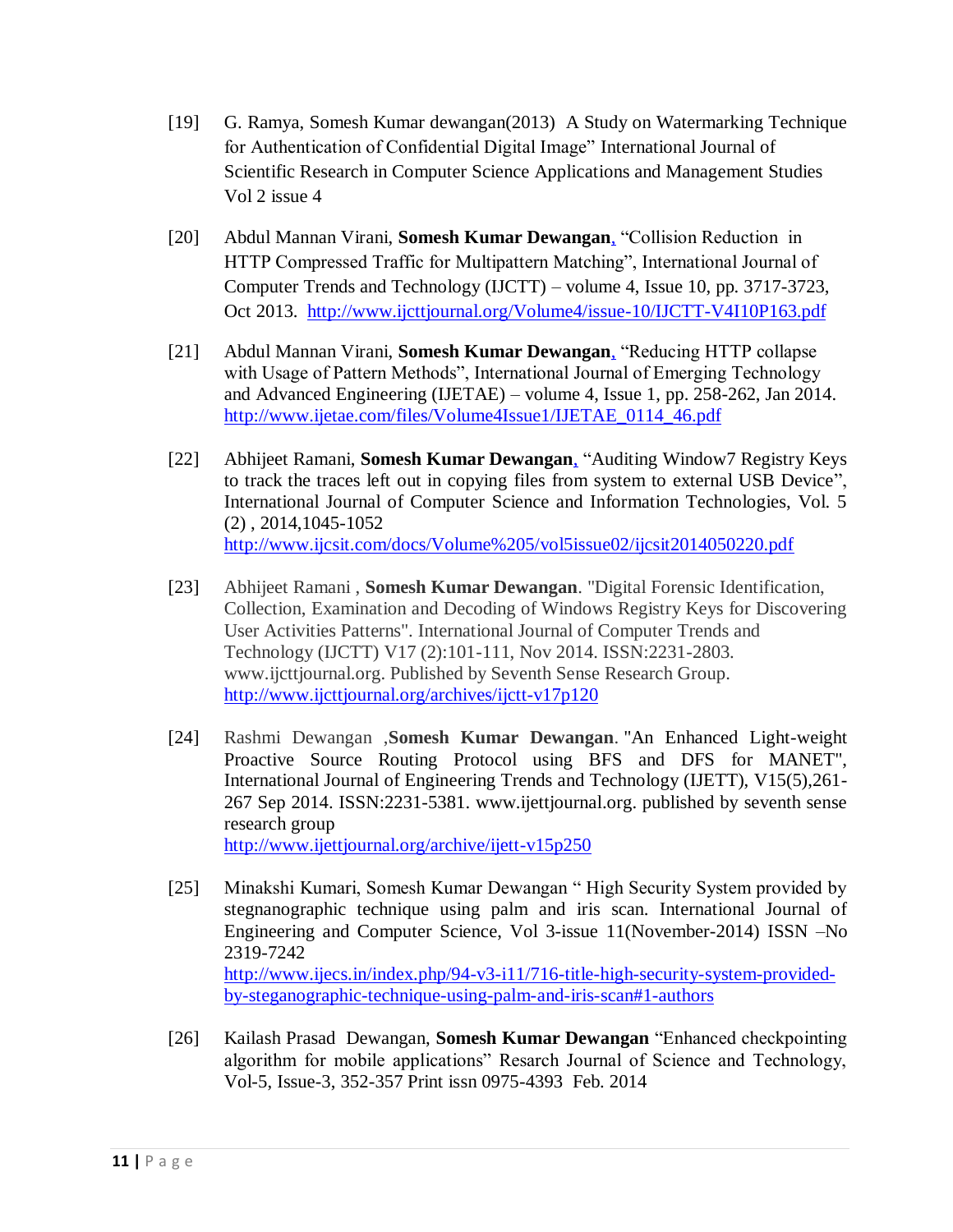- [27] Shabnoor Querashi, **Somesh Kumar Dewangan** "Prospective Utilization of Elliptic Curve Cryptography for Security: Authentication, Encryption and Decryption" IOSR Journal of Computer Engineering (IOSR-JCE) e-ISSN: 2278- 0661, p- ISSN: 2278-8727Volume 16, Issue 3, Ver. VIII (May-Jun. 2014), PP 31-35 [http://www.iosrjournals.org/iosr-jce/papers/Vol16-issue3/Version-](http://www.iosrjournals.org/iosr-jce/papers/Vol16-issue3/Version-8/D016383135.pdf)[8/D016383135.pdf](http://www.iosrjournals.org/iosr-jce/papers/Vol16-issue3/Version-8/D016383135.pdf)
- [28] Nageshwar Dev Yadav, **Somesh Kumar Dewangan,** Akash Wanjari "Cloud Based Smart Metering Security Access and Monitoring System inThe Real Time Environment" International Journal of Engineering Research & Technology (IJERT) Vol. 3 Issue 2, ISSN: 2278-0181 February - 2014 <http://www.hades.in/BasePapers/Wireless/Journal/Cloud/HWL%20%2820%29.pdf>
- [29] Rijuka Pathak, **Somesh Kumar Dewangan** "Natural LanguageChhattisgarhi: A Literature Survey" International Journal of Engineering Trends and Technology (IJETT) – Volume 12 Number 2 - Jun 2014 **<http://www.ijettjournal.org/volume-12/number-2/IJETT-V12P220.pdf>**
- [30] Bhupendra Giri Goswami, **Somesh Kumar Dewangan,** Shrikant Nirmalkar "Protection against Low –Rate TCP-Targeted DoS Attack" International Journal of Advanced and Innovative Research (2278-7844) / # 87 / Volume 3 Issue 11 <http://www.advanceresearchlibrary.com/temp/downloads/ijair/nov2014/t17.pdf>
- [31] Sonali Sharma, Somesh Kumar Dewangan "Data Encryption Technique Using Random number and selective Encryption Algorithm" ,International Journal of Engineering Research & Technology Vol 3, issue 4 April -2014 e-ISSN 2278-0181 [http://www.ijert.org/view-pdf/9472/data-encryption-technique-using-random-](http://www.ijert.org/view-pdf/9472/data-encryption-technique-using-random-number-and-salective-encryption-algorithem)

[number-and-salective-encryption-algorithem](http://www.ijert.org/view-pdf/9472/data-encryption-technique-using-random-number-and-salective-encryption-algorithem)

- [32] Vimal Kumr Parganiha, **Somesh Kumar Dewangan,** Sanjivani Shantaiya "Performance Evolution of MR-AODV for MANET Under Various Attacks International Journal of Engineering Research & Technology (IJERT) Vol. 3 Issue 3, March – 2014 , ISSN: 2278-0181 [http://www.ijert.org/view-pdf/8898/performance-evolution-of-mr-aodv-for-manet](http://www.ijert.org/view-pdf/8898/performance-evolution-of-mr-aodv-for-manet-under-various-attacks)[under-various-attacks](http://www.ijert.org/view-pdf/8898/performance-evolution-of-mr-aodv-for-manet-under-various-attacks)
- [33] Madhavi Shrivastava, Shajid Ansari, Somesh Deewangan, "**Architectural Based Security Mechanism in Internet of Things**" International Journal of Engineering Research & Technology (IJERT) ISSN: 2278-0181 URL:http://www.ijert.org, PAPER ID: IJERTV6IS060145 (Vol. 6 Issue 06, June - 2017 )
- [34] Madhavi Shrivastava, Shajid Ansari, Somesh Deewangan, "**Implementation Of Security Mechanism In Iot Platform**" International Journal of Engineering Research& Technology (IJERT) ISSN: 2278-0181 URL:http://www.ijert.org, PAPER ID: IJERTV6IS060453 (Vol. 6 Issue 06, June - 2017 )
- [35**] Somesh Kumar Dewangan**, Siddharth Choubey, Jyotir Moy Chatterjee, Shajid Ansari," A Survey On Remote Sensing Network, "International Journal of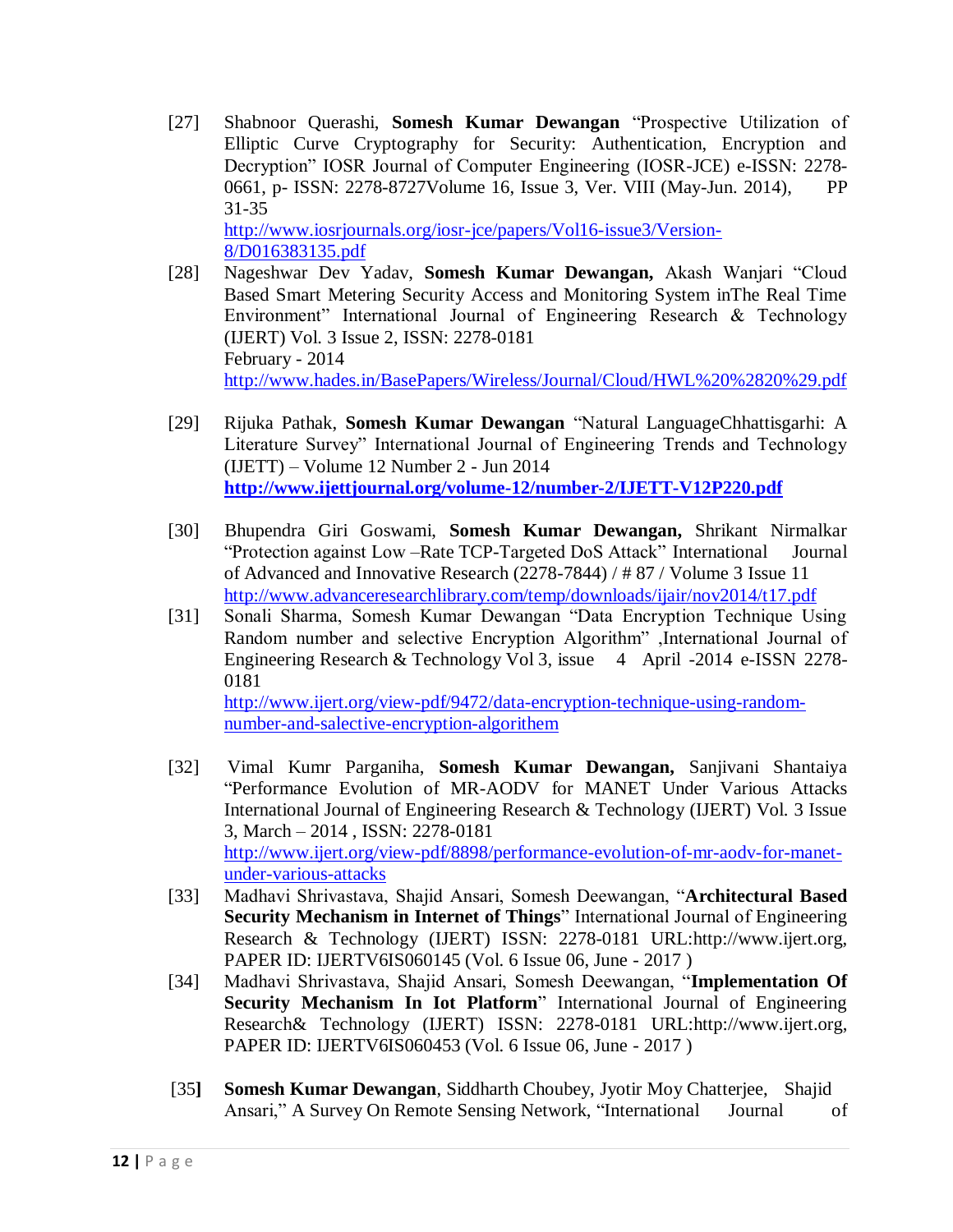Advanced Computational Engineering and Networking, ISSN: 2320- 2106, Volume-5, Issue-11, Nov.-2017  $http://iraj.in pp 42-45.$ </u>

- [36] **Somesh Kumar Dewangan**, Siddharth Choubey, Jyotir Moy Chatterjee, A Study Report on Image Segmentation Techniques, International Journal of Advanced Computational Engineering and Networking, ISSN: 2320-2106, Volume-5, Issue-11, Nov.-2017 [http://iraj.in](http://iraj.in/) pp 57-62.
- [37] **Somesh Kumar Dewangan**, Priyanka Pitle, Mohd. Shajid Ansari, Siddharth Choubey, Pixel Classification in Remote Sensing Imagery using Multiobjective Genetic Clustering International Journal of Advances in Science Engineering and Technology, ISSN(p): 2321 –8991, ISSN(e): 2321 –9009 Volume-6, Issue-4, Oct.- 2018, [http://iraj.in](http://iraj.in/) pp 94-99
- [38] **Somesh Kumar Dewangan**, Priyanka Pitle, Siddharth Choubey, Application in Agro–Geoinformatics for Big Data International Journal of Advances in Science Engineering and Technology, ISSN(p): 2321 –8991, ISSN(e): 2321 –9009 Volume-6, Issue-4, Oct.-2018, [http://iraj.in](http://iraj.in/) pp 73-75
- [39] Neha Saroj, **Somesh Kumar Dewangan** "A Review and Proposal of an Innovative Approach for Hiding Audio Secure Data in Images using Steganography", International Journal of Emerging Technologies and Innovative Research (www.jetir.org), ISSN: 2349-5162, Vol.5, Issue 4, page no.82-85, April-2018.
- [40] Neha Saroj, **Somesh Kumar Dewangan,** Mohd. Shajid Ansari "An Implementation of Hiding Audio Secure Data in Images using Steganography", International Journal of Emerging Technologies and Innovative Research (www.jetir.org), ISSN : 2349-5162, Vol.5, Issue 9, page no.20-25, September-2018.
- [41] **Somesh Kumar Dewangan**,Priyanka Pitale, Dr. Siddharth Choubey "Pixel Classification in Remote Sensing Imaginary using Multi objective Generic Clustering " International journal of Advances in Science Engineering and Technology, ISSN(P) :2321-8991 Volume- 6 Issue- 4 oct-2018
- [42] **Somesh Kumar Dewangan**,Dr. Jyotiprakash Patra, Dr. Siddharth Choubey "Geo Informatics for Big Data" International Journal of Advances in Science Engineering and Technology ISSN(P): 2321-8991 ISSN(e) 2321-9009 Volume 6 Issue-4 OCT-2018
- [43] Tejasvi Poya, **Somesh Kumar Dewangan**. "Survey on data de-duplication storage on cloud " Journal of applied science and communication ISSN No. 1076-5131 Volume VI issue I Page No. 70-76 Jan 2019
- [44] Tejasvi Poya, **Somesh Kumar Dewangan, Mohd. Shajid Ansari,** "Data deduplication control in Cloud over Number of Data Holders and CSP by KGC"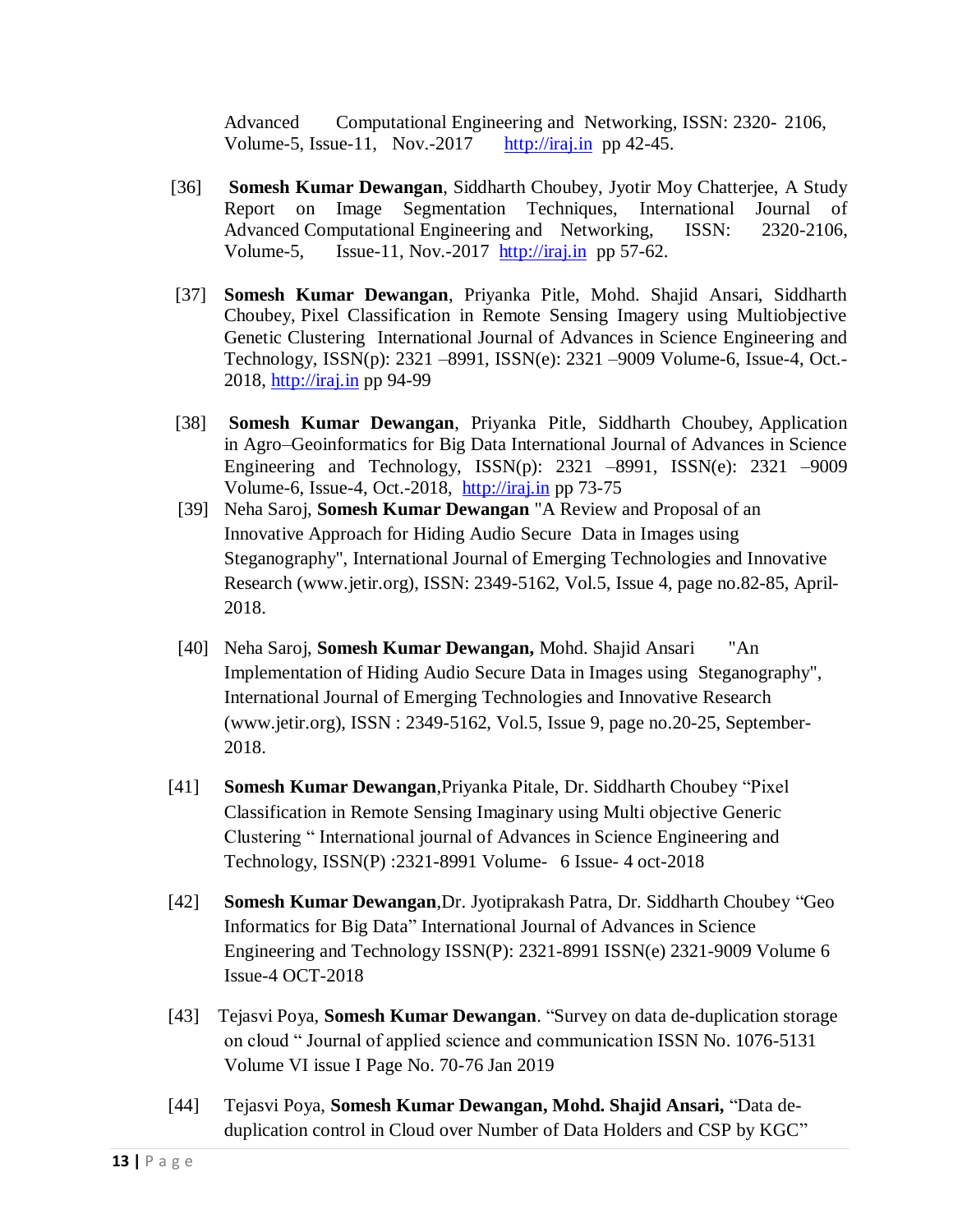International Journal of Research ISSN No. 2236-6124 Volume VIII page no. 143-148 January 2019

- [45] Somesh Kumar Dewangan,Dr. Siddharth Choubey, Dr. JyotiPrakash Patra, Dr. Abha Choubey, " Image Restoration and The Various Restoration Techniques used in the field of Remote Sensing Network and Applications",SCI2K2019, 8 march 2019
- [46] Somesh Kumar Dewangan,Dr. Siddharth Choubey, Dr. JyotiPrakash Patra, Dr. Abha Choubey,Dr. Swati Jain " Image Restoration and The Various Restoration Techniques used in the field of Remote Sensing Network and Applications", Vol. 63 No. 6(2020) Solid State Technology indexed by scopus Nov. 2020

# **Conferences**

- [1] **Somesh Kumar Dewangan**,Prayag Singh Kanwar "Application of neural network in the 21st century " RACC2008 pp.36-38 VIT Wadala Mumbai Sep 29-30 2008
- [2] **Somesh Kumar Dewangan**,Prayag Singh Kanwar "Expert Network with backpropagation law" NICTRM 08 pp. 145-146 Hitkarini Jabalpur(M.P.) Oct 04-05 2008
- [3] **Somesh Kumar Dewangan**,Prayag Singh Kanwar "Using P2P Networks development for Artificial Neural networks " BITCONF08 BIT Durg Nov 07-08 2008,
- [4] **Somesh Kumar Dewangan**,Prayag Singh Kanwar "Detection of Thyroid Disease by Speech Pattern using ANN " ISSSIS2009 pp. 5-7 NIT Coimbatore Jan 08-10 2009
- [5] Somesh **Kumar Dewangan**,Jyotiprakash Patra A Threat Model Perspective : Secure Requirements, Unleashing the Power of Excellence in Management "MTF" DIMAT Raipur Feb 2010
- [6] **Somesh Kumar Dewangan**,Jyotiprakash Patra Fundamental of Crypto- System , "Recent Trends in Distributed Intelligent Systems and Security Advancements" LNCT Bhopal March 26-27, 2010.
- [7] **Somesh Kumar Dewangan**,Jyotiprakash Patra "Minimize Time Complexity and Memory Efficiency of Strassen's Matrix Multiplication using Basic Linear Algebra Subprograms, " ACTRDI 2010 CIT Rajnandgaon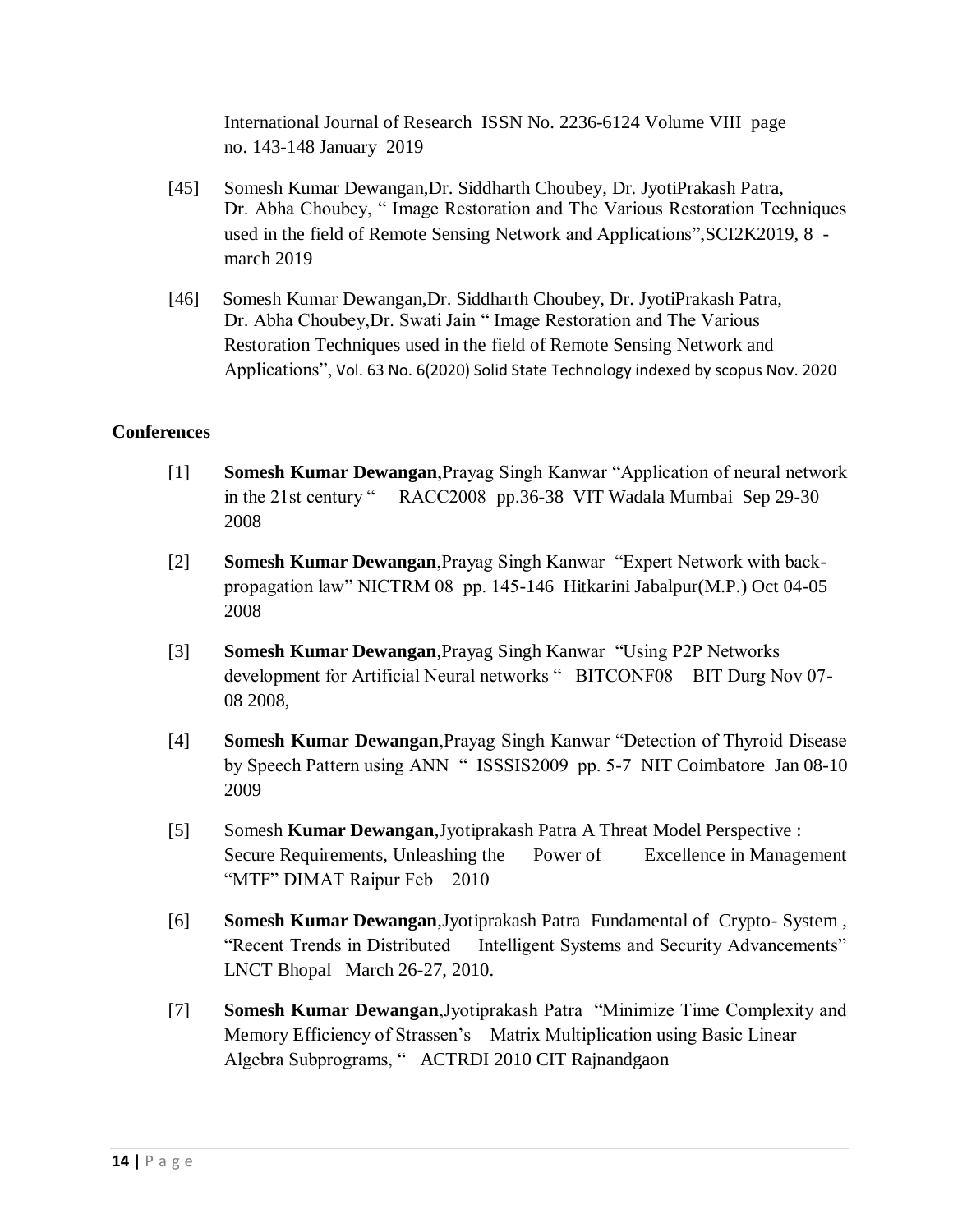- [8] Parul Dewangan, **Somesh Kumar Dewangan** (2012): "Intelligent Flight Landing Control System on Aircraft Using Suitable Computing Technique" ITMAST-2012 Central College of Engineering and Management Raipur
- [9] Yashasvi Jaiswal, **Somesh Kumar Dewangan** (2012): Study of Indigenous Risk Impact Screen (IRIS) for personal identification; National Conference on Innovative Trends in Management, Science and Technology (ITMAST-2012), Central College of Engineering and Management. Raipur
- [10] Kailash Prasad Dewangan, **Somesh Kumar Dewangan** "Probabilistic Concurrency Control for Mobile Application" CCSN-2012 Rourkela